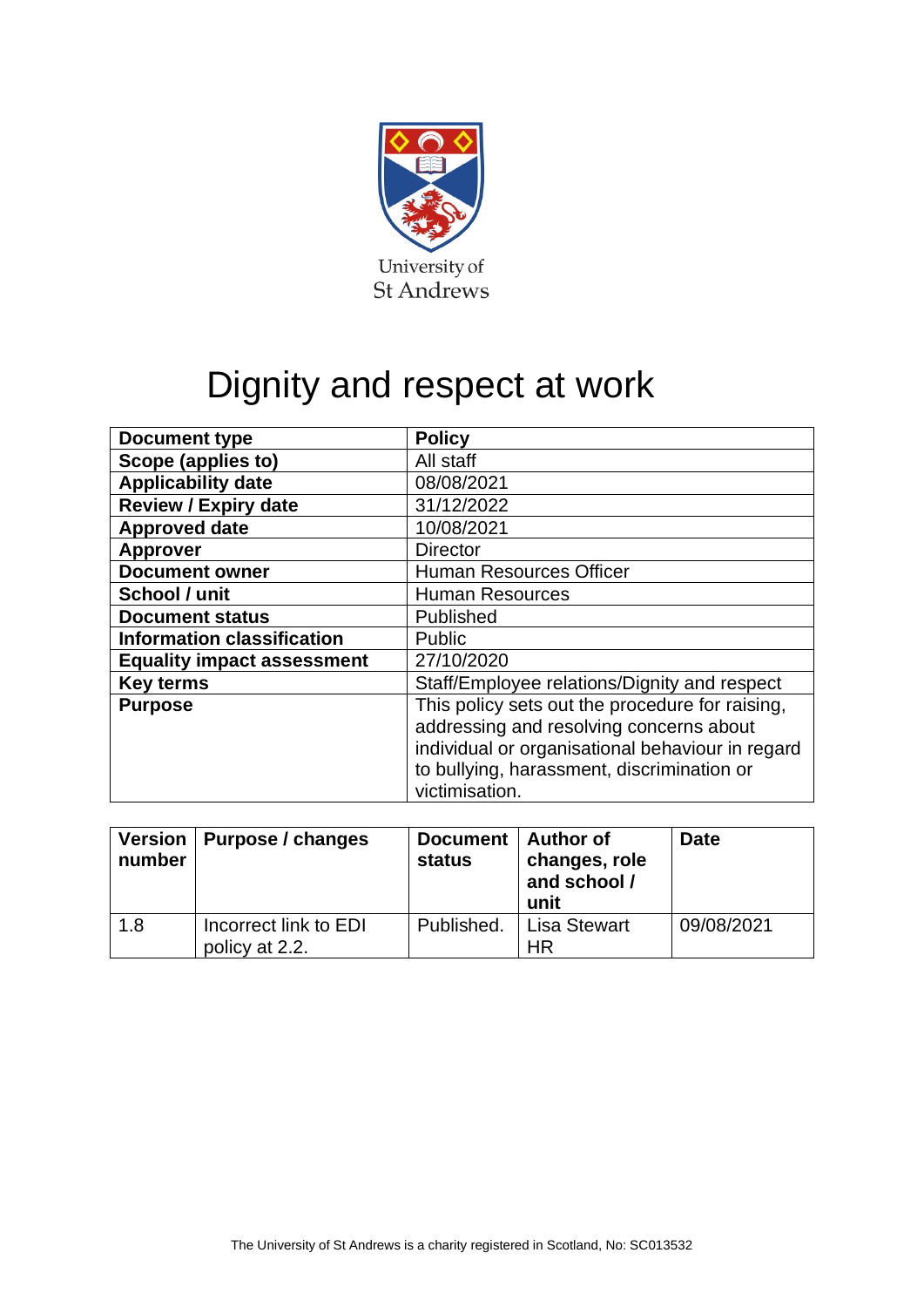#### **Table of contents**

| 1.  | <b>Statement</b>                                           |       |
|-----|------------------------------------------------------------|-------|
| 2.  | Purpose                                                    | 3     |
| 3.  | Scope                                                      | 3     |
| 4.  | <b>Responsibilities</b>                                    | 4     |
| 5.  | Inappropriate behaviour                                    | 5     |
| 6.  | Procedures for resolution                                  |       |
| 7.  | What to expect after a complaint is made to the University |       |
| 8.  | Confidentiality                                            | 8     |
| 9.  | Research funding applications                              | $9\,$ |
| 10. | Training                                                   | 9     |
| 11. | Support                                                    | 9     |
| 12. | Version control                                            | 10    |
|     | <b>Appendix A: Definitions</b>                             | 11    |
|     | Appendix B: Support                                        | 14    |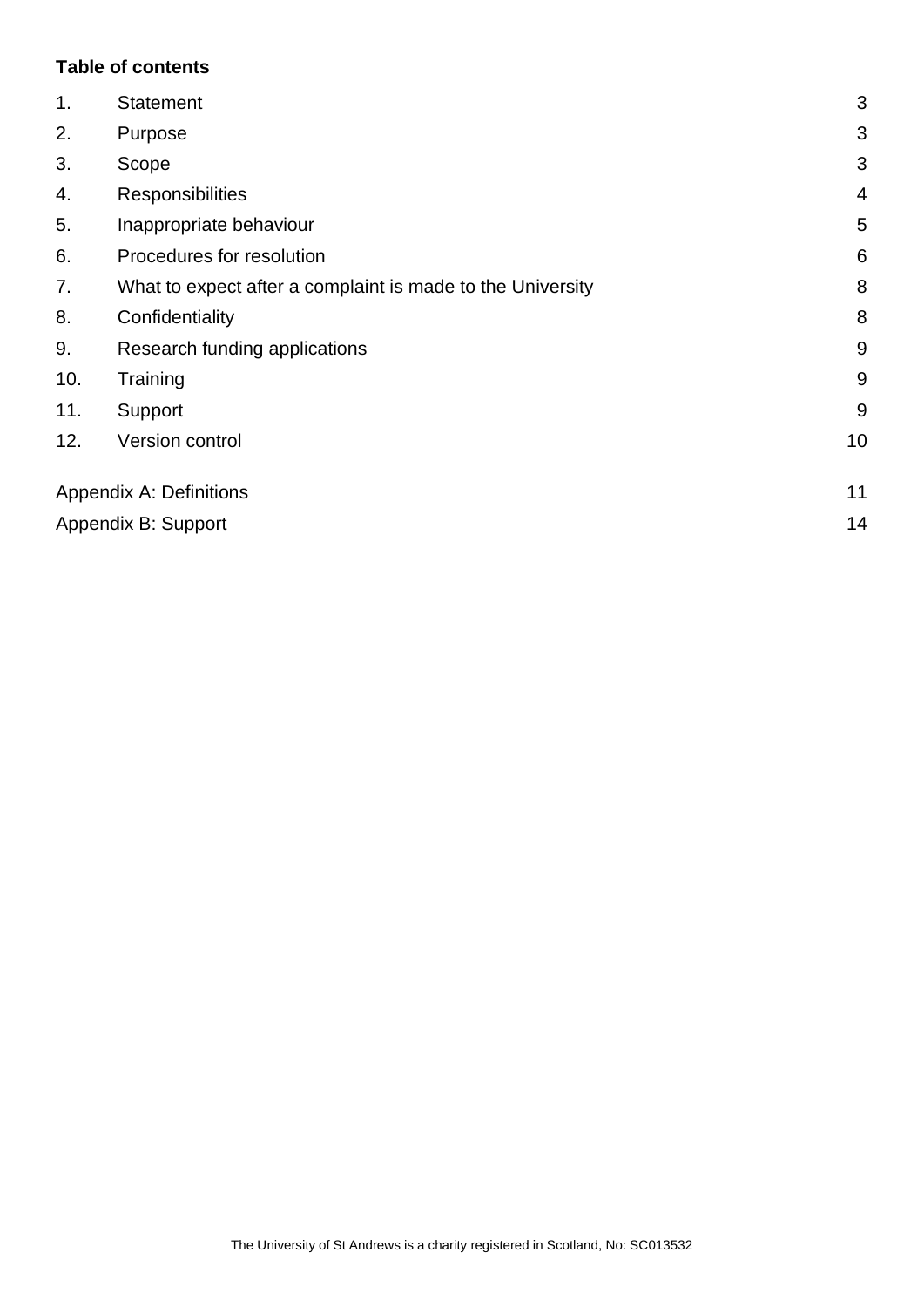#### <span id="page-2-0"></span>**1. Statement**

1.1 The University is committed to a zero-tolerance approach to bullying, harassment, discrimination or victimisation of any kind. Such behaviour is contrary to the values and ideals of our shared community which requires a commitment to treat everyone with dignity, courtesy and respect. Any allegation of bullying, harassment, discrimination or victimisation will be looked into promptly, efficiently and sensitively by the appropriate department (Human Resources/Student Service/Student Conduct), and if appropriate, disciplinary action will be taken. In the case of anonymous reports where investigation may not possible or feasible, systemic options/campaigns will be considered where appropriate.

## <span id="page-2-1"></span>**2. Purpose**

- 2.1 This policy sets out the procedure for raising, addressing and resolving concerns about individual or organisational behaviour in regard to bullying, harassment, discrimination or victimisation in the workplace and in any work-related setting outside of the workplace, for example, business trips, external conferences/workshops, sporting events and workrelated social events. Other matters of concern should be raised via the [Grievance policy.](https://www.st-andrews.ac.uk/policy/staff-employee-relations-resolving-workplace-disputes/grievance-policy.pdf) Definitions of bullying and harassment are outlined in [Appendix A.](#page-10-0)
- 2.2 This policy complements the University's [Equality, Diversity and Inclusion Policy](https://www.st-andrews.ac.uk/policy/staff-equality-diversity-and-inclusion-review/equality-policy.pdf) and is compliant with [ACAS guidance on bullying and harassment at work](https://www.acas.org.uk/discrimination-bullying-and-harassment) and employment legislation.
- 2.3 The University reserves the right to investigate matters of concern if considered prudent to do so, e.g. a pattern of activity, even in the absence of a formal complaint. This will only be undertaken on the advice and guidance of HR and if in the interest of the University community.

## <span id="page-2-2"></span>**3. Scope**

## **3.1 University employees**

3.1.1 This policy applies to all University employees. For the purpose of this policy, this includes bank workers, agency workers, other casual workers, students undertaking any kind of work for the University (including work placements), honorary staff, visiting fellows and scholars and any third party engaged to work at the University. For ease, throughout the policy "employee" will refer to all employment/worker engagements as mentioned above.

#### **3.2 Complaint involving an external party or student**

- 3.2.1 If an employee considers that they have been subject to inappropriate behaviour by an external party such as a supplier, auditor, customer, visitor, or an attendee at an internal/external event, the employee should report this incident following the [reporting](#page-5-0)  [options](#page-5-0) outlined in this policy.
- 3.2.2 If an employee feels that they have been subject to inappropriate behaviour by a student, the employee should raise the matter using [Report & Support](https://reportandsupport.st-andrews.ac.uk/) or, if preferred, contact the University Discipline Officer directly: [discipline@st-andrews.ac.uk.](mailto:discipline@st-andrews.ac.uk)
- 3.2.3 Any external party who has a complaint of inappropriate behaviour by a University employee can raise the matter via the [University Complaints Handling Procedure \(CHP\).](https://www.st-andrews.ac.uk/terms/complaints/)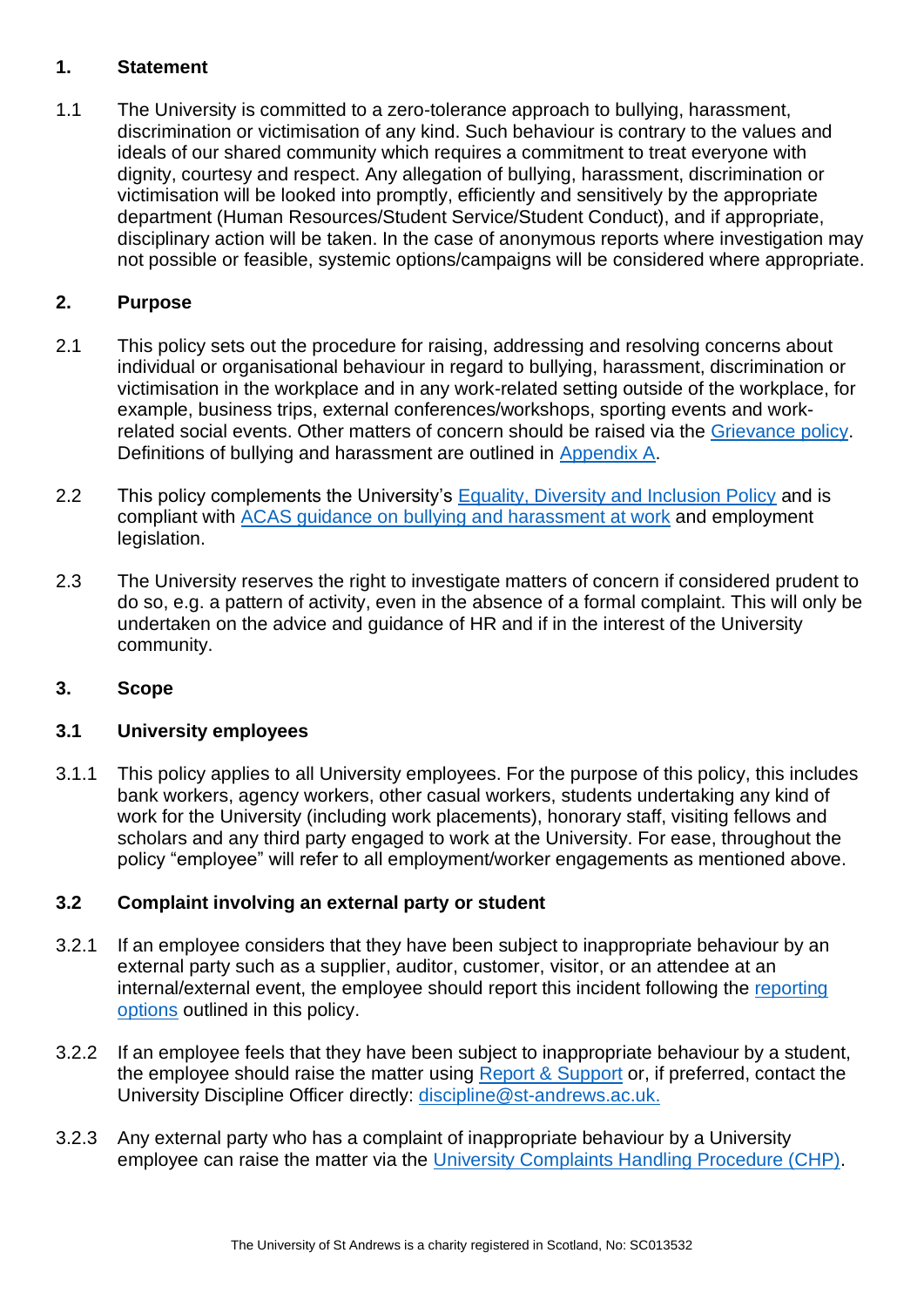3.2.4 If a complaint of inappropriate behaviour relates to a worker supplied by an external agency, supplier, auditor or any third-party company, the University will transfer the matter to the agency/company to manage on behalf of the University. Employees should report the matter following the [reporting options](#page-5-0) outlined in this policy. It will be the responsibility of HR, to notify the external agency/company of the complaint and ensure appropriate support is provided to the employee who has disclosed the matter. It will be the responsibility of that agency/company to investigate and conclude matters as appropriate in line with their existing policies. Depending on the outcome, the University reserves the right not to engage the services of that person or company again.

## **3.3 Students**

- 3.3.1 Student should raise complaints using [Report & Support](https://reportandsupport.st-andrews.ac.uk/) or, if preferred, contact Student [Services](https://www.st-andrews.ac.uk/students/advice/) directly: [theasc@st-andrews.ac.uk.](mailto:theasc@st-andrews.ac.uk) Students can find further information and guidance in the [Student Harassment and Bullying Policy.](https://www.st-andrews.ac.uk/students/advice/personal/beingbulliedorharassed/#d.en.23439)
- 3.3.2 Any student complaint regarding an employee will be passed to Human Resources (HR) to investigate accordingly.

# <span id="page-3-0"></span>**4. Responsibilities**

## **4.1 Employees**

- 4.1.1 All members of the University community have a personal responsibility to:
	- demonstrate dignity, respect and integrity in all interactions with individuals and groups:
	- appropriately challenge inappropriate behaviour when it occurs, making it clear that such behaviour is unacceptable (and raise concerns with the relevant line manager where appropriate so the matter can be dealt with);
	- participate openly in the investigation of complaints;
	- provide support to individuals who feel they have been subject to bullying, discrimination and/or harassment, including supporting them to make a formal complaint if appropriate;
	- complete the Equality & Diversity inclusion (EDI) online Diversity in the workplace training module, and complete additional training advised by the School/Unit. (*Unconscious bias, Gender identity research and education society). Such modules can be accessed via the EDI training webpage: [https://www.st](https://www.st-andrews.ac.uk/hr/edi/training/)[andrews.ac.uk/hr/edi/training/.](https://www.st-andrews.ac.uk/hr/edi/training/)*

## **4.2 Line managers**

- 4.2.1 In addition to the above, line managers have a responsibility to:
	- ensure all employees are aware of this policy and appropriate standards of conduct;
	- make every effort to ensure bullying and harassment do not occur;
	- seek to resolve any incidents of inappropriate behaviour promptly and fairly and take all matters seriously;
	- promote a culture of dignity and respect within their area of work, and an environment in which colleagues feel able to raise complaints without fear of victimisation;
	- inform their [HR Business Partner \(HRBP\)](https://www.st-andrews.ac.uk/hr/businesspartner/) on receipt of any allegation of bullying and harassment so that they can provide adequate support and advice for satisfactory resolution;
	- follow any informal reports or actions up via email as a record of actions agreed/taken;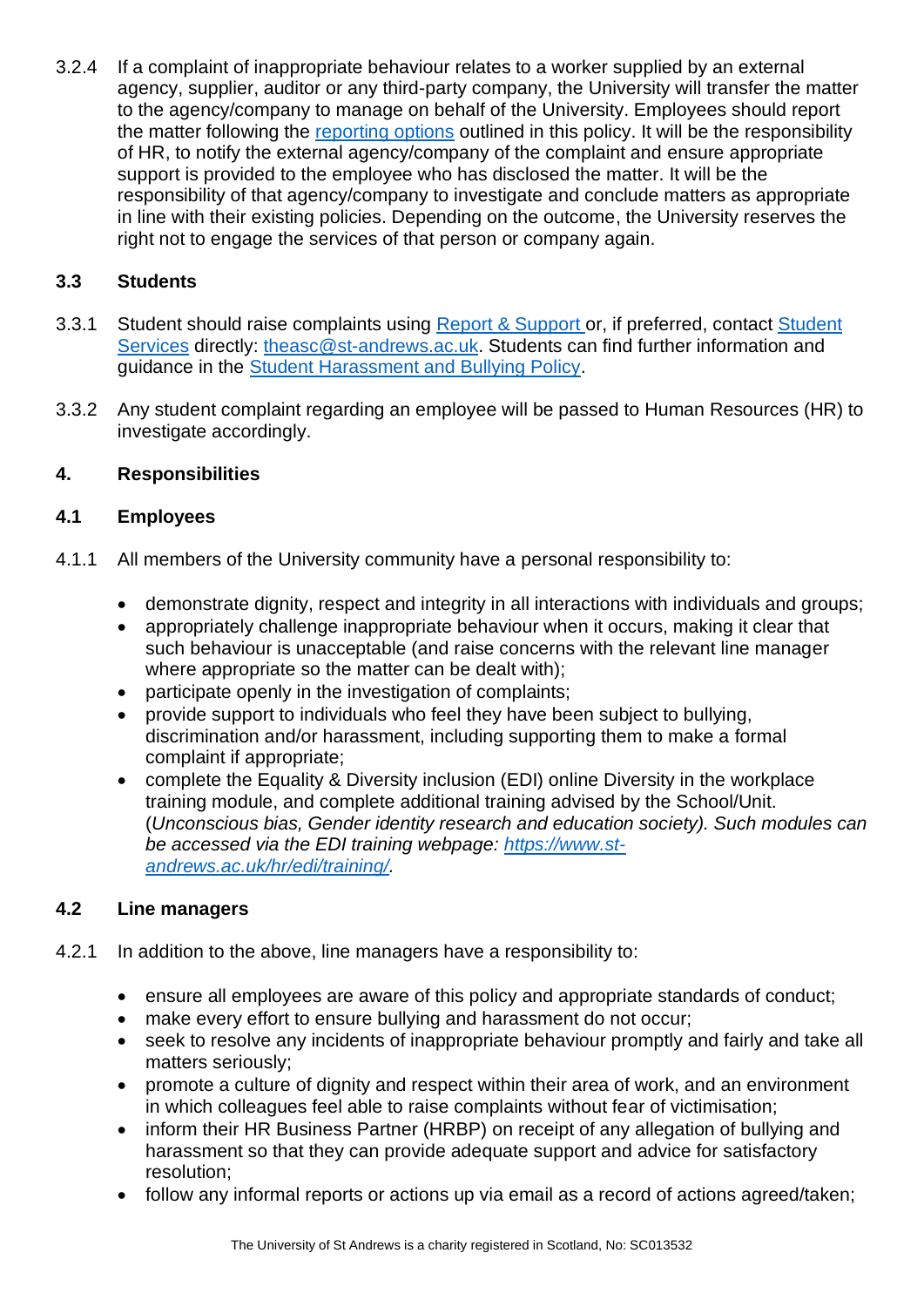- notify senior managers of any allegation of bullying or harassment involving external parties;
- proactively liaise with their HRBP to ensure legitimate, fair and constructive criticism is part of ongoing staff development, without humiliating, undermining or injuring colleagues;
- refer any employee who may be suffering stress or anxiety related to bullying or harassment to [Occupational Health.](https://www.st-andrews.ac.uk/ehss/occupationalhealth/)
- complete "Diversity for Managers" training (conducted by an EDI team member). Further information about this course and how to book onto the course can be accessed through the [Personal Development Management System \(PDMS\).](https://www.st-andrews.ac.uk/pdms/index.php)

# **4.3 Human Resources (HR)**

- 4.3.1 HR have a responsibility to:
	- regularly review this policy ensuring its continuous commitment to promoting dignity and respect at work;
	- provide support and advice to line managers in managing these types of situations;
	- work with all parties to identify an appropriate resolution;
	- safeguard confidential information on bullying and harassment cases:
	- actively monitor bullying and harassment levels across the University.

## <span id="page-4-0"></span>**5. Inappropriate behaviour**

5.1 Bullying and harassment are defined by the Advisory, Conciliation and Arbitration Service [\(ACAS\)](https://www.acas.org.uk/if-youre-treated-unfairly-at-work) as the following:

*"Bullying is behaviour from a person or group that's unwanted and makes you feel uncomfortable, including feeling:*

- *frightened ('intimidated')*
- *less respected or put down ('degraded')*
- *you're made fun of and it makes you feel uncomfortable ('humiliated')*
- *upset (insulted or 'offended')*

By law, harassment is defined as bullying or unwanted behaviour which targets any of the following (known as protected characteristics): age, disability, gender reassignment, pregnancy and maternity, race, religion and belief, sex and sexual orientation. As with bullying, the person being harassed might feel disrespected, frightened, humiliated, made fun of, offended, or threatened, and that they are working in a hostile environment.

- 5.2 For practical purposes, those making a complaint usually define what they mean by bullying or harassment i.e. something has happened to them that is unwelcome, unwarranted and causes a detrimental effect. However, behaviour that is considered bullying by one person may be considered firm management by another. Therefore, the test of reasonableness must also be applied, such that a reasonable person in possession of the same information would also consider whether they view the behaviour in the same way. Examples of what may constitute harassment and bullying are provided in Appendix  $\underline{A}$ .
- 5.3 Legitimate, constructive and fair criticism of an employee's performance or behaviour at work will not be considered to be bullying or harassment. It is expected that management of any employee-related issue must have the intention of supporting and developing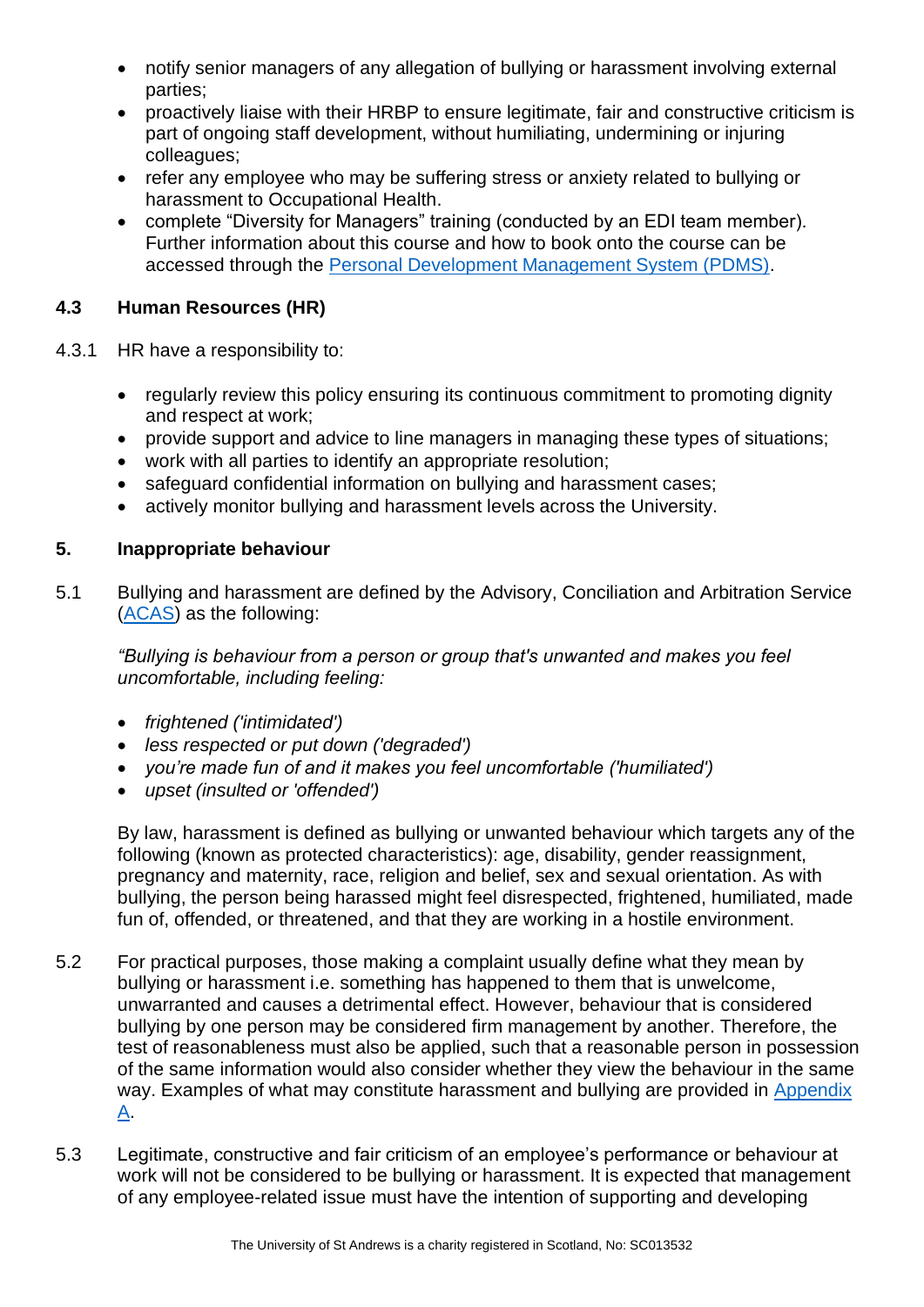potential and promoting desired work performance. Management which has the effect of intimidating, degrading, humiliating, insulting or offending may be considered as bullying tactics and if so, will not be tolerated.

#### <span id="page-5-0"></span>**6. Procedures for resolution**

#### **6.1 Informal resolution**

6.1.1 The University encourages employees, where appropriate, to deal with inappropriate behaviour informally at School/Unit level as this is often the quickest and most effective method of dealing with harassment or bullying.

#### **6.1.2 Talk directly with the perpetrator**

• The perpetrator (person causing the offence) may not realise the effect of their actions and should therefore be given the opportunity to change their behaviour. If the person (recipient of the behaviour) feels comfortable, they should try talking with the perpetrator in a private setting. Other options for the recipient of the behaviour to consider include, putting their views in writing to them (email) or asking for the support of a colleague, or trade union representative to attend a meeting with them, or to pass on a message on their behalf.

#### **And/or**

#### **6.1.3 Raise the matter with the line manager for informal resolution**

- The line manager (or appropriate other) will discuss the employee's concerns in confidence and provide advice on how to address the matter or undertake the necessary enquires to help address the issue. The line manager (or appropriate other) will also attempt to identify possible resolutions. This may involve, training/support, having an informal conversation, bringing together both parties to facilitate a discussion and/or explore the possibility of [Mediation.](#page-6-0)
- If the concern is regarding the employee's immediate line manager, the concerns should be raised with the manager above the line manager in line with the grievance procedure.
- In all cases, the communication should:
	- o explain to the person how their behaviour and/or actions are making the recipient feel;
	- o include examples of the unwanted behaviour;
	- o request that the behaviour/actions stops immediately;
	- o remind the person of this policy, and how the complaint will be progressed if behaviours continue;
	- o conclude with a written record of the meeting such as an email, which can be shared with HR if further action is required.
- 6.1.4 If the inappropriate behaviour continues after informal measures have been taken, or the employee feels it cannot be resolved informally, they may want to consider partaking in [mediation](#page-6-0) and/or [raising a formal complaint.](#page-6-1)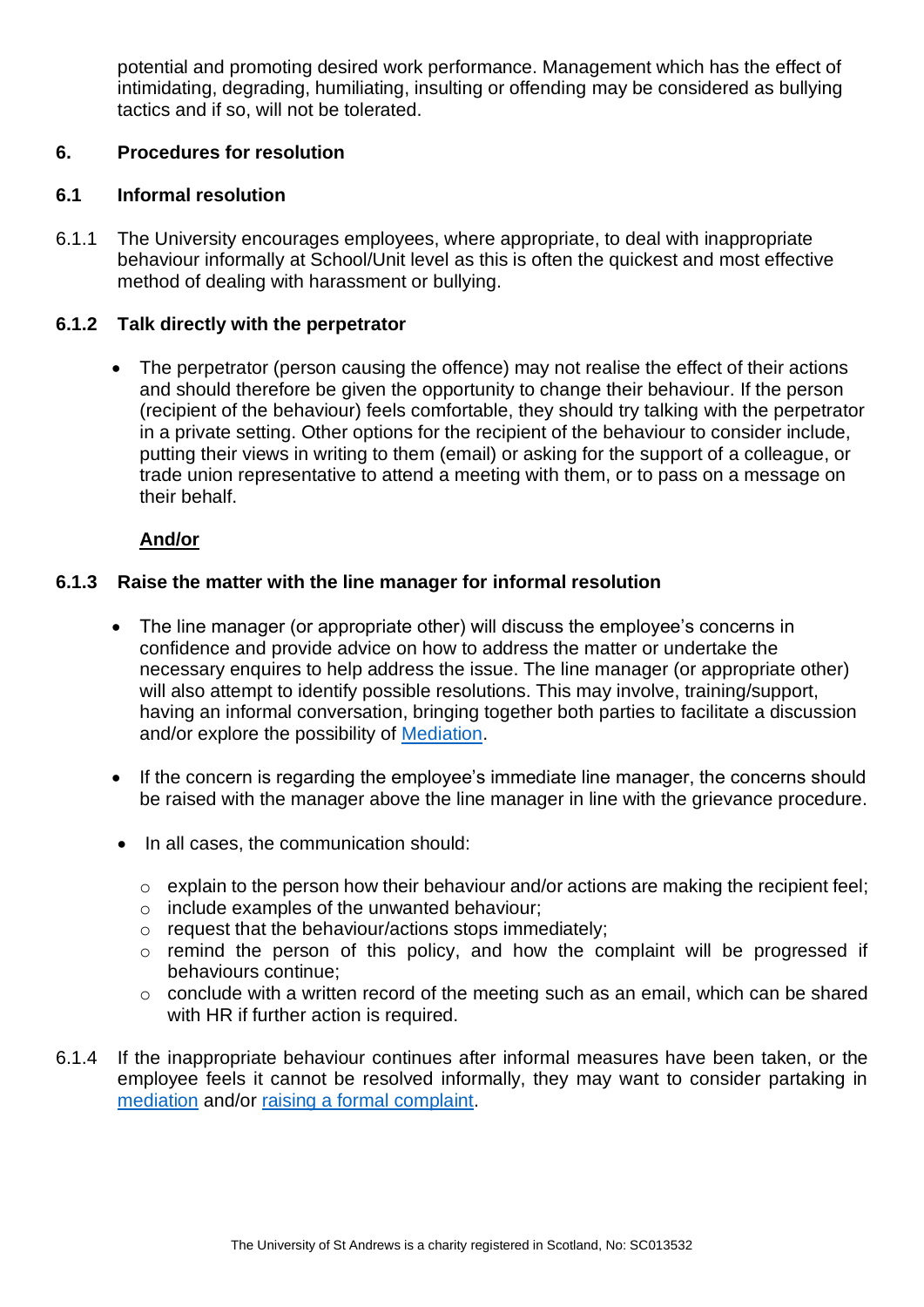## <span id="page-6-0"></span>**6.2 Mediation**

#### 6.2.1 **Purpose of mediation**

- Mediation is an important consideration for resolving issues at an early stage. It is a voluntary process where an impartial third party enables two or more people to work through conflict or disagreement, with a view to finding a mutually agreeable solution.
- Sometimes certain behaviours can be perceived as discrimination, harassment or bullying, when that is not how they were intended. Mediation can be a good way to help see the other person's perspective and help the other side see how their behaviour is impacting others.
- The [Resolution policy](https://www.st-andrews.ac.uk/policy/staff-employee-relations-resolving-workplace-disputes/resolution-policy.pdf) provides further information about mediation and the mediation process.

#### 6.2.2 **How to arrange mediation**

- Mediation can only take place when all parties are willing to mediate. The University may recommend mediation in responding to informal and formal approaches.
- Employees and students can contact the in-house mediation service by email [mediation@st-andrews.ac.uk.](mailto:mediation@st-andrews.ac.uk) The service will arrange a time to discuss if mediation is suitable. Employees can also be referred to the service by their line manager or HR. Students can be referred by employees in academic schools or by Student Services or other professional units in the University. Members of the Public may be referred by the [Complaints Handling Procedure](https://www.st-andrews.ac.uk/terms/complaints/) or by other units or schools within the University.

#### <span id="page-6-1"></span>**6.3 Formal resolution**

6.3.1 There are several ways to formally report unwanted and unacceptable conduct and behaviour to the University. These are listed below in sections 6.3.2 and 6.3.3.

## **6.3.2 Report & Support**

- Report and support is an online reporting tool which allows anyone to report matters which are deemed to be unacceptable.
- Reports can be submitted with contact details (identifiable) or anonymously (unidentifiable).
- To make a report, or for further details visit the [Report & Support webpage.](https://reportandsupport.st-andrews.ac.uk/)

## **6.3.2.1 Reporting openly to an appropriate adviser (recommended)**

- Reporting with contact details (openly) through [Report & Support](https://reportandsupport.st-andrews.ac.uk/) provides the employee with the opportunity to disclose personal details about themselves, the incident and, the reported perpetrator.
- It allows University staff ("an appropriate adviser"), such as, HR, Student Services or the Student Conduct Officer, experienced in managing complaints, the ability to respond to the person who raised the report, discuss support options and, if necessary, take appropriate action, such as investigation to seek a resolution.
- The University encourages employees, wherever possible, to disclose incidents openly to ensure that appropriate support and action can be taken.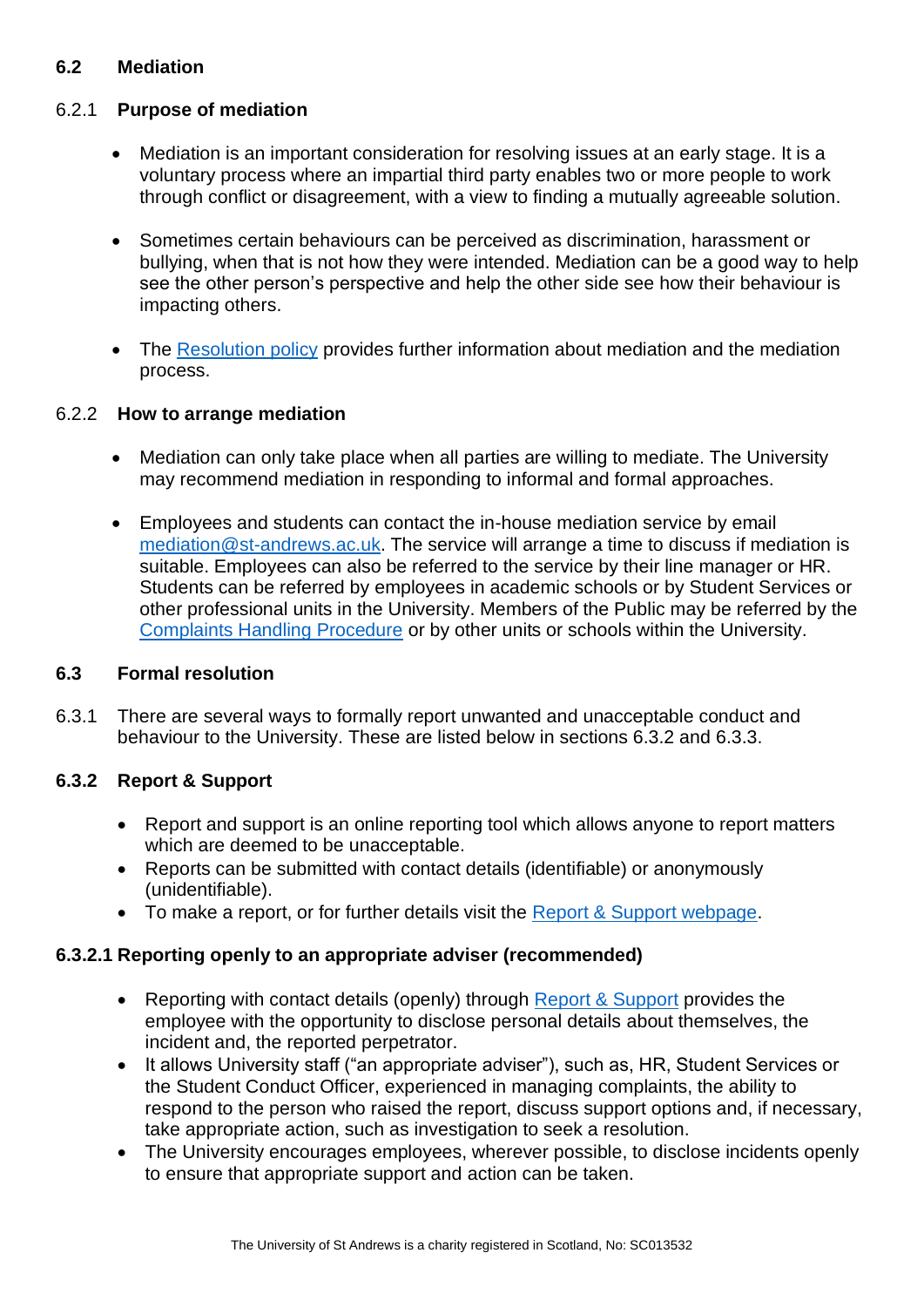#### **6.3.2.2 Anonymous reporting**

- Employees can choose to report matters anonymously to the University if they feel that it is appropriate in their circumstances.
- Anonymous reporting provides the University with statistical information, which is used to identify and monitor trends of any issues that arise at the University.
- It is important to note that the University will not be able to offer direct support and advice to the employee if an anonymous report is received however employees are still encouraged to access appropriate support services as listed on the [Report & Support](https://reportandsupport.st-andrews.ac.uk/)  [webpage.](https://reportandsupport.st-andrews.ac.uk/)
- The University will not normally act upon anonymous reports, notably where there is insufficient information to advance a fair and thorough investigation. However, there may be circumstances, including if the reported perpetrator has been named anonymously in one or more instances, where it will be necessary for the University to assess whether further action can be taken, as part of the University's obligations to provide a duty of care, to all parties who may be affected. Further action may include one or more of the following: risk assessment, advising staff where concerns about their behaviour have been raised, and/or assessing the matters raised under formal procedures.

## **6.3.3 Report directly (outwith the Report & Support system)**

6.3.3.1 If preferred, the employee may submit a formal grievance in line with the University's [Grievance policy.](https://www.st-andrews.ac.uk/media/human-resources/new-policy-section-documents/grievance/Grievance%20Policy%20August%202018.pdf) Employees are encouraged to use the [formal grievance template](https://www.st-andrews.ac.uk/media/human-resources/new-policy-section-documents/grievance/Formal%20Grievance%20Template.docx) to structure their complaint.

#### <span id="page-7-0"></span>**7. What to expect after a complaint is made to the University**

#### **7.1 Grievance procedure**

7.1.1 Once a formal complaint has been received, (whether via [Report & Support](https://reportandsupport.st-andrews.ac.uk/) or using the [formal grievance template\)](https://www.st-andrews.ac.uk/media/human-resources/new-policy-section-documents/grievance/Formal%20Grievance%20Template.docx), the steps outlined in the [Grievance policy](https://www.st-andrews.ac.uk/media/human-resources/new-policy-section-documents/grievance/Grievance%20Policy%20August%202018.pdf) (section 5) will usually be followed in order to deal with the complaint.

## **7.2 Reporting concerns to the Police (or other external authority)**

7.2.1 Where harassment constitutes a criminal offence such as physical or sexual assault and/or an immediate threat to safety, the employee should report the matter to the Police as soon as possible. The employee must also inform [HR](https://www.st-andrews.ac.uk/hr/businesspartner/) in order that support is provided and action is taken as appropriate. Please refer to the [Gender-based violence \(including sexual](https://www.st-andrews.ac.uk/policy/staff-employee-relations-dignity-and-respect/gender-based-violence.pdf)  [misconduct\) policy](https://www.st-andrews.ac.uk/policy/staff-employee-relations-dignity-and-respect/gender-based-violence.pdf) for further information regarding Police (or other external authority) involvement, including how the University will handle reported misconduct which may constitute a criminal offence.

## <span id="page-7-1"></span>**8. Confidentiality**

- 8.1 The University aims to keep information confidential to the maximum extent possible. Confidentiality will be maintained as far as reasonably possible and information will only be shared with others on a need to know basis. There will however be information that is required to be shared. For instance:
	- The complainant's identity and the nature of the allegations must be revealed to the person causing the offence so they can appropriately respond to the allegations;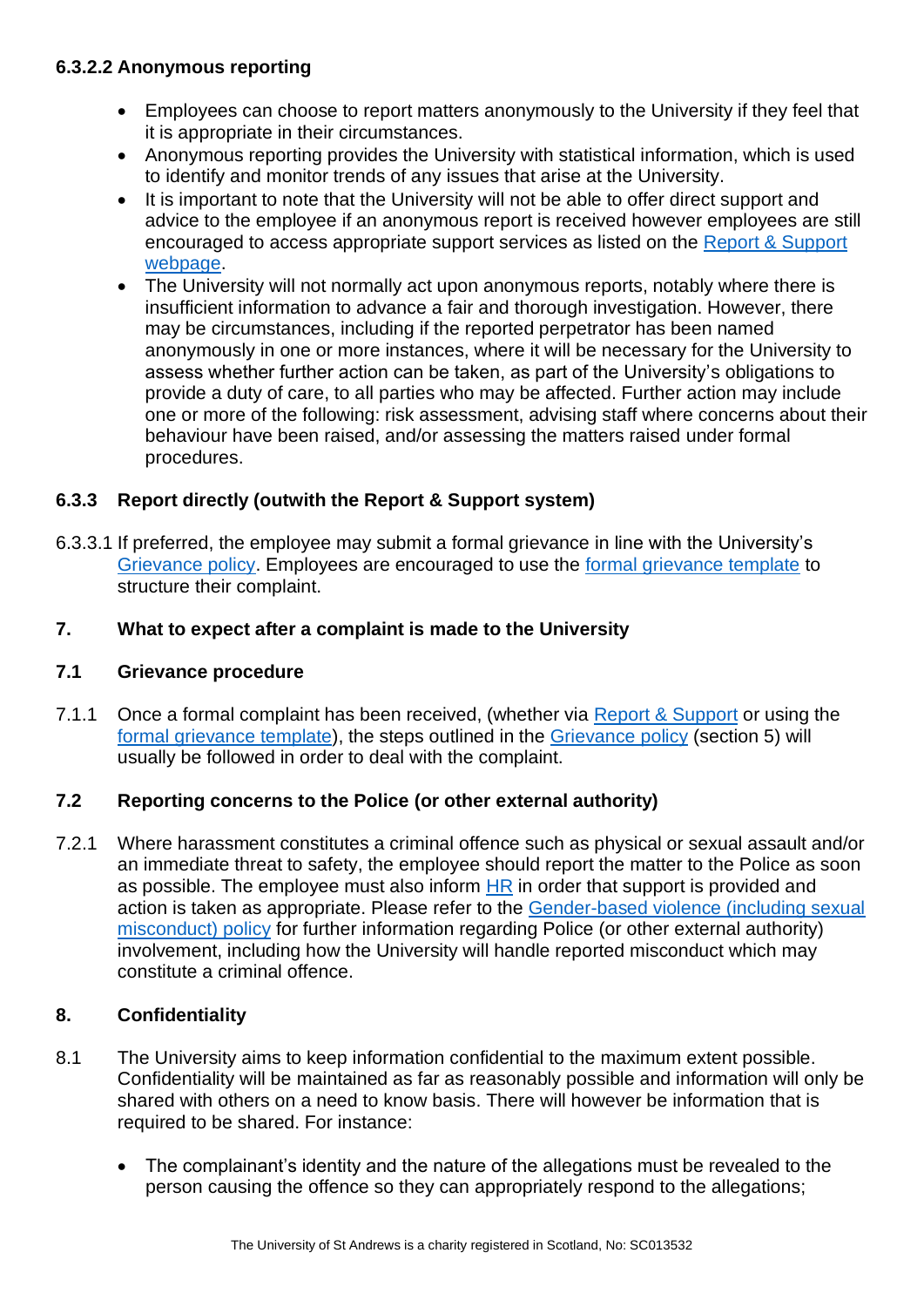- Some details may have to be provided to potential witnesses (if applicable). However, the importance of confidentiality will be emphasised to all witnesses and, if breached, may result in disciplinary action;
- Line managers may need to be provided with information from the grievance outcome.
- 8.2 All employees have a duty to maintain a safe and equitable workplace. As such, any report that raises a concern for the safety of any member of the University community or others may require police or other external authority intervention. The University will not usually report the matter to the police or other external authorities without employee consent; however, in exceptional circumstances, the University may exercise the right to pass information on. The grievance manager must document the reasons for their decision to share this information and inform the person who disclosed the matter of the reason why confidentiality cannot be contained and the steps that will be taken upon reporting to the police (or other external authority).

#### <span id="page-8-0"></span>**9. Research funding applications**

- 9.1 It is important to note that when the University submits a grant application to certain funding bodies e.g. Wellcome Trust, it may have to confirm that the lead applicant (and sponsor/supervisor if relevant) has not had an allegation of bullying and harassment upheld against them for which there is a live formal disciplinary warning or active sanction.
- 9.2 Furthermore, some funding bodies, as a contractual condition of their research funding, may require the University to provide information on current investigations into allegations of bullying and harassment and the outcome of these investigations. This may also extend to individuals associated with certain grants such as co-investigators, research staff and students. The University will release the minimum amount of information necessary, with reference to the requirements of data protection legislation; and the individuals concerned would be informed in advance. If you are concerned that you may be impacted by these requirements, contact your [HR Business Partner.](https://www.st-andrews.ac.uk/hr/businesspartner/)

#### <span id="page-8-1"></span>**10. Training**

- 10.1 The Dignity and Inclusion Portfolio (DIP) is a programme of training and resources which relates to themes around dignity and inclusion at work. More specifically, it is designed to help employees understand:
	- How people should be treated at work, their rights to dignity, how best to create an inclusive workplace;
	- What you can and should do when things go wrong e.g. when poor behaviour develops into bullying or harassment.
- 10.2 These courses are designed to be useful to all employees, with some being especially useful for those with responsibility for others. Upon successful completion of the programme, employees will be issued with a certificate of recognition. An overview of the programme can be accessed at: [https://www.st-andrews.ac.uk/osds/my](https://www.st-andrews.ac.uk/osds/my-development/dignity-inclusion-portfolio/)[development/dignity-inclusion-portfolio/.](https://www.st-andrews.ac.uk/osds/my-development/dignity-inclusion-portfolio/)

#### <span id="page-8-2"></span>**11. Support**

11.1 The University recognises that matters relating to bullying or harassment will be difficult for all parties concerned and is committed to providing support and assistance for employees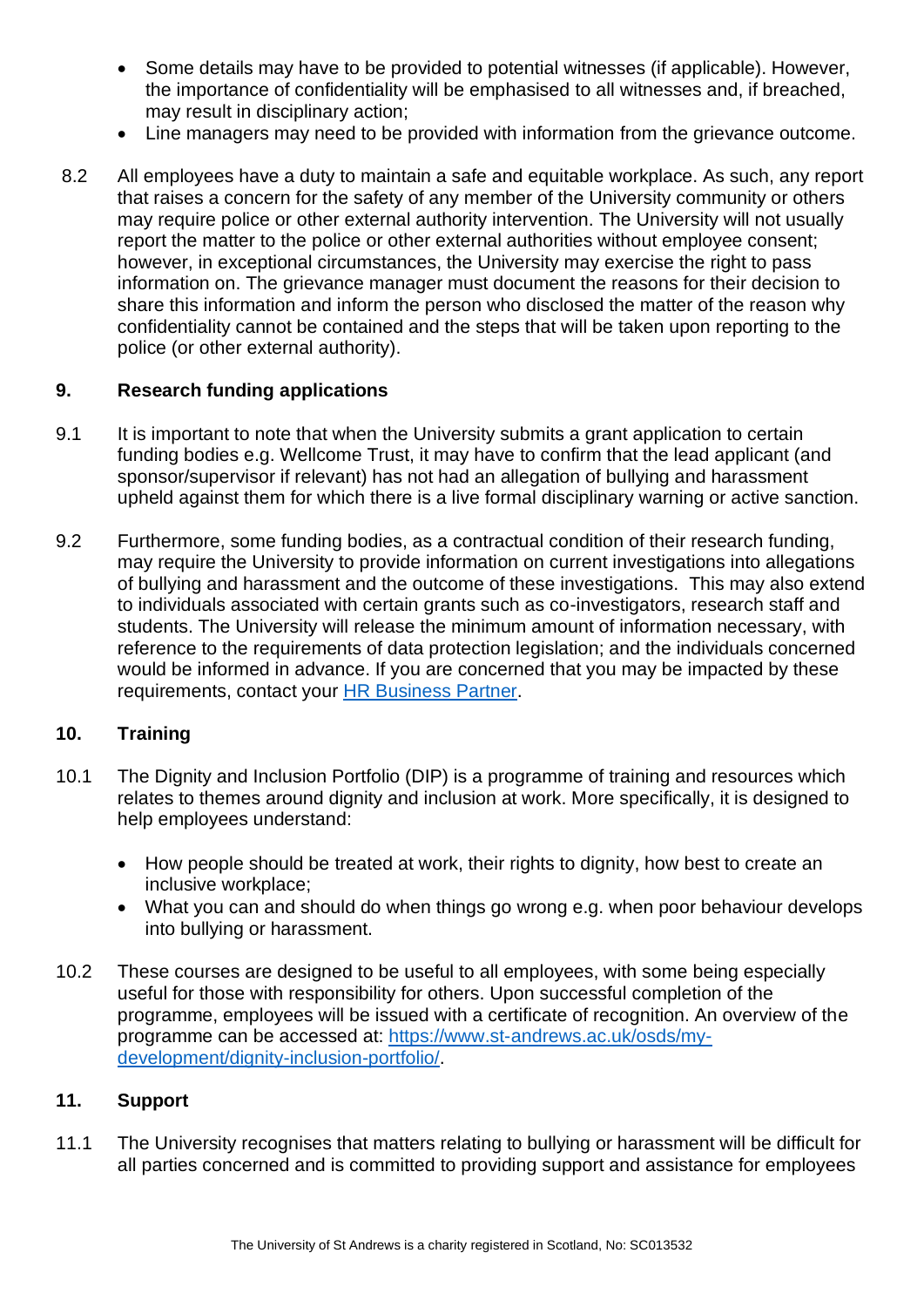in these circumstances. Appendix  $B$  provides a list of support contacts available to employees.

# <span id="page-9-0"></span>**12. Version control**

- 12.1 This policy will be reviewed regularly. Any feedback on the policy content should be directed in the first instance to the [HRBP team,](https://www.st-andrews.ac.uk/hr/businesspartner/) who will consider this as part of the review.
- 12.2 This policy is not contractual and may be amended by the University from time to time.

| <b>Version</b><br>number | <b>Purpose / changes</b>                                                                                                                                            | <b>Document</b><br><b>status</b> | <b>Author of</b><br>changes, role<br>and school /<br>unit | <b>Date</b> |
|--------------------------|---------------------------------------------------------------------------------------------------------------------------------------------------------------------|----------------------------------|-----------------------------------------------------------|-------------|
| 1.0                      | Migration of policy to the<br>Governance Zone.                                                                                                                      | Published                        | <b>Lisa Stewart</b><br>Human<br><b>Resources</b>          | 04/07/2019  |
| 1.1                      | Minor change: broken link<br>in Appendix B                                                                                                                          | Published                        | <b>Lisa Stewart</b><br>Human<br><b>Resources</b>          | 22/10/2019  |
| 1.2                      | New section added -<br>Research funding<br>applications. Requested<br>and approved with RIS and<br>Chris Milne (Head of<br>Information Assurance and<br>Governance) | Published                        | <b>Lisa Stewart</b><br>Human<br><b>Resources</b>          | 14/11/2019  |
| 1.3                      | Inclusion of Report &<br>Support tool and change to<br>layout<br>Change to bullying &<br>harassment ACAS<br>definitions<br>New section added (10)                   | Published                        | <b>Lisa Stewart</b><br><b>HR</b>                          | 29/10/2020  |
| 1.4                      | <b>Examples of bullying</b><br>behaviour added to<br>Appendix A.<br>Minor tweaks to wording.                                                                        | Published                        | <b>Lisa Stewart</b><br><b>HR</b>                          | 03/12/2020  |
| 1.5                      | Minor change to clarify<br>wording: new section in 2.3<br>and updated 6.1.                                                                                          | Published                        | <b>Lisa Stewart</b><br>HR                                 | 11/02/2021  |
| 1.6                      | Update to front cover to<br>confirm EIA completion<br>date.                                                                                                         | Published                        | <b>Lisa Stewart</b><br><b>HR</b>                          | 02/04/2021  |
| 1.7                      | <b>Added link to Resolution</b><br>Policy @ 6.2.1.                                                                                                                  | Published                        | <b>Lisa Stewart</b><br><b>HR</b>                          | 20/05/2021  |
| 1.8                      | Incorrect link to EDI policy<br>at 2.2.                                                                                                                             | Published.                       | <b>Lisa Stewart</b><br>HR                                 | 09/08/2021  |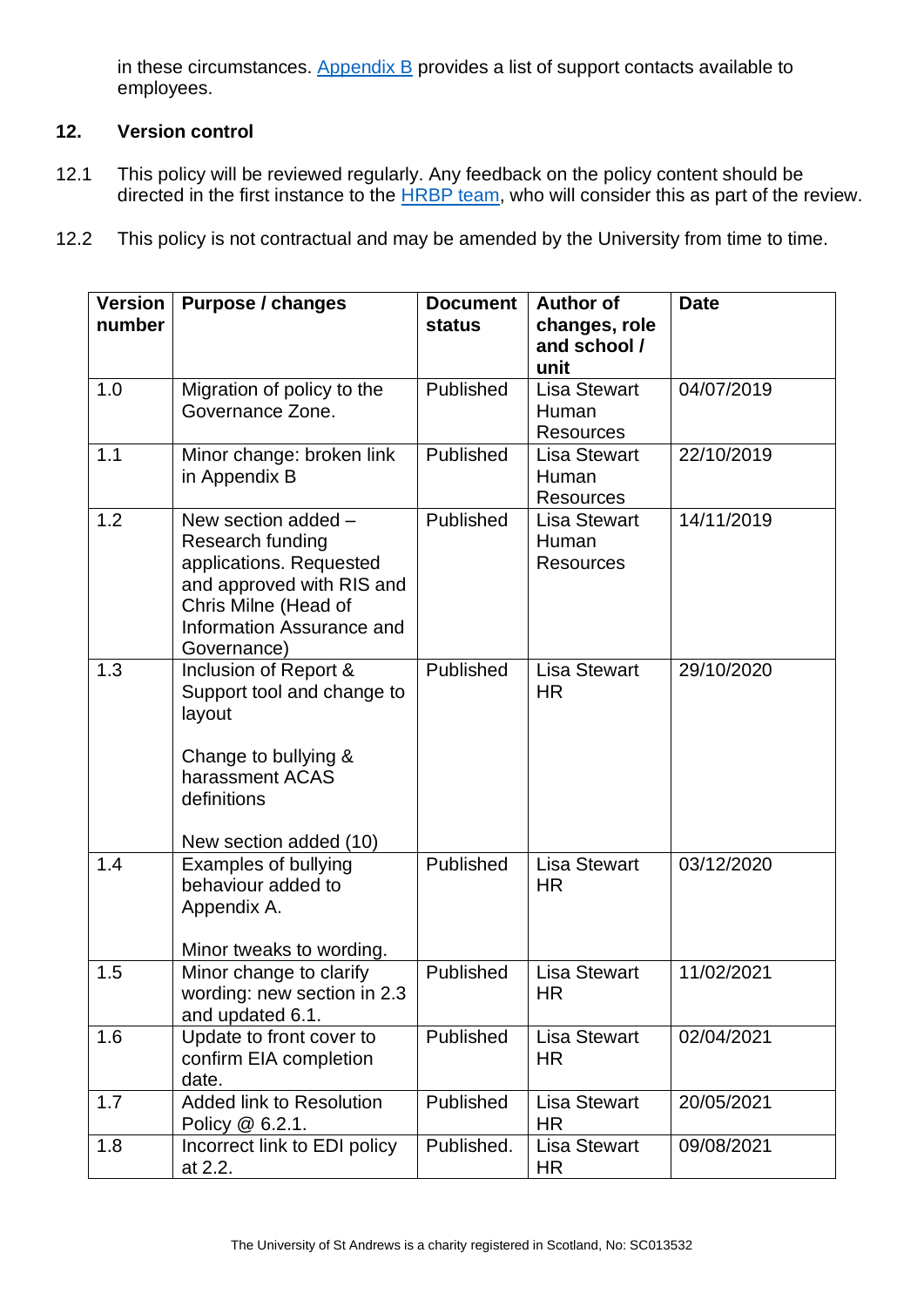# <span id="page-10-0"></span>**Appendix A: Definitions**

## **Bullying**

• Bullying is not defined in law but for the purposes of this policy is defined as, behaviour from a person or group that's unwanted and makes you feel uncomfortable, including feeling frightened (intimidated), less respected or put down (degraded), you're made fun of and it makes you feel uncomfortable (humiliated), upset (insulted or offended).

#### **Examples of behaviour that may constitute bullying include:**

- shouting
- threatening
- intimidating
- insulting
- ridiculing
- destructively criticising
- ostracising or ignoring
- humiliating and undermining a person so that their confidence and self-esteem is destroyed
- withholding relevant information
- treating a person differently from others.

#### **Harassment**

- Harassment is defined as unwanted conduct related to a relevant protected characteristic, which has the purpose or effect of violating an individual's dignity or creating an intimidating, hostile, degrading, humiliating or offensive environment for that individual under the Equality Act (2010) in relation to age, disability, gender reassignment, race (cultural background, ethnicity or nationality) religion or belief, or sexual orientation.
- Certain forms of harassment at work will amount to unlawful discrimination. Specifically, it is unlawful if it relates to age, disability, gender reassignment, race, religion or belief (including non-belief), sex (including paternity and maternity) and sexual orientation (including civil partnership).
- Employees need not possess the relevant characteristic themselves but may be subjected to unacceptable behaviour because they are wrongly perceived to have a protected characteristic, or because of their association with an individual who has a protected characteristic. In addition, employees have the right to complain of behaviour that they find offensive even if it is not directed at them.
- Often harassment is targeted at a particular individual; however a workplace culture that allows the telling of ageist, biphobic, disablist, homophobic, racist, religion/belief-phobic, sexist or transphobic jokes, or that excludes some cultures in certain work-related activities, can also constitute harassment. Harassment may take place for any number of reasons. An employee may be subjected to harassment because they are perceived as being 'different to the norm' in some way or are in a less powerful position than the person causing the offence. It is important to recognise, however, that harassment can also occur in less obvious scenarios and outside traditional power relationships. For instance, a manager can be harassed by an employee or an employee harassed by a student.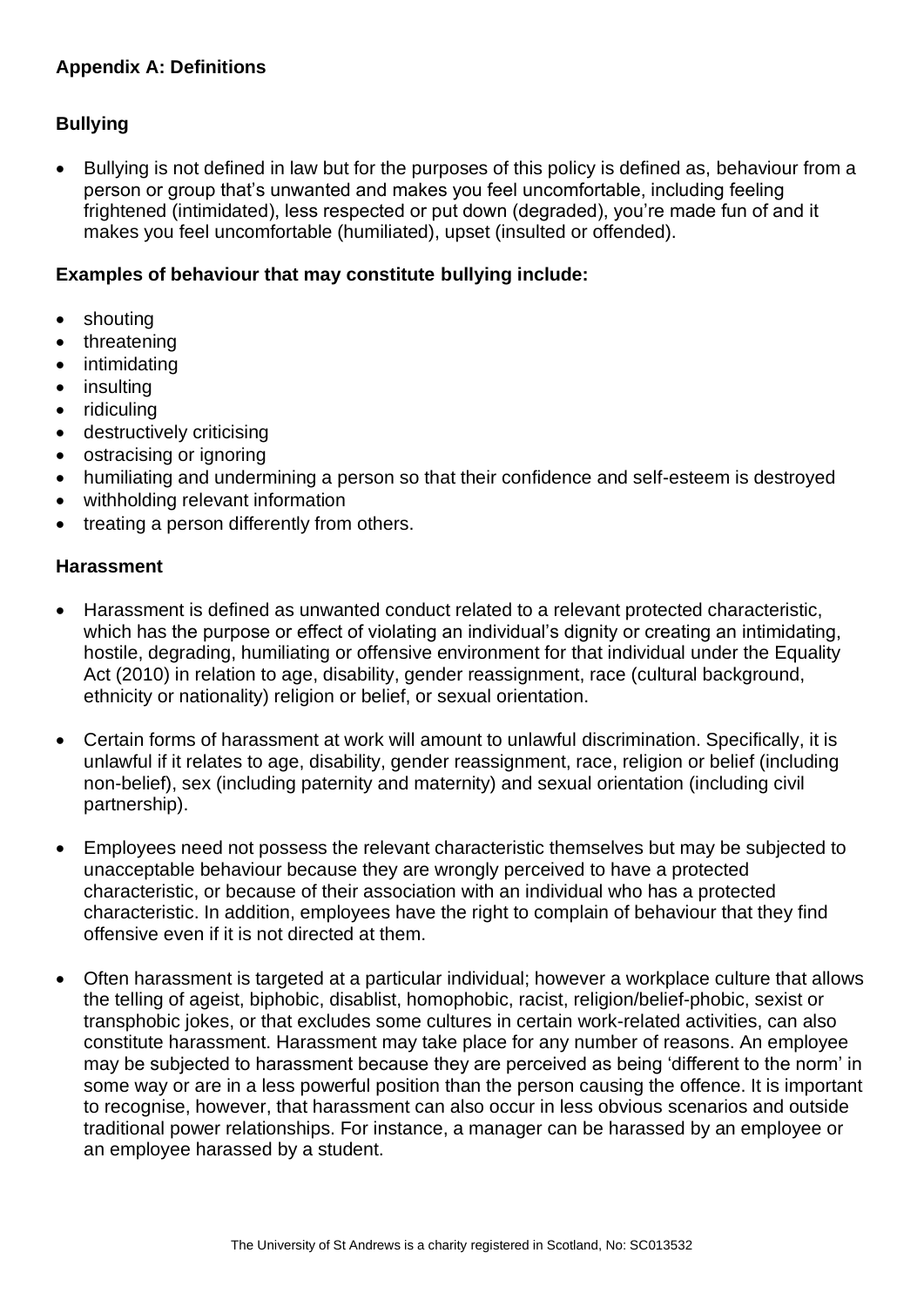• Harassment can include a serious one-off incident, repeated behaviour, spoken or written words, imagery, graffiti, gestures, mimicry, jokes, pranks, physical behaviour that affects the person.

#### **Examples of behaviour that may constitute harassment in the workplace**

| Age                                                                                                                                         | Banter and jokes that can cause offence regarding an individual's<br>age and/or ignoring a person or undermining their views because<br>they are younger or older than other employees.                                                                                                              |  |
|---------------------------------------------------------------------------------------------------------------------------------------------|------------------------------------------------------------------------------------------------------------------------------------------------------------------------------------------------------------------------------------------------------------------------------------------------------|--|
| <b>Disability</b>                                                                                                                           | Using insulting terminology when referring to a disabled colleague<br>based on their learning difficulty, learning disability, mental health,<br>physical disability, or sensory impairment such as hearing or sight<br>loss.                                                                        |  |
| <b>Gender reassignment</b><br>(including gender<br>identity)                                                                                | Derogatory remarks/gestures linked to an individual who has or<br>perceived to have undergone a gender reassignment. Deliberately<br>'outing' an individual will also be considered as harassment.                                                                                                   |  |
| Race                                                                                                                                        | Physical attack and/or verbal abuse due to an individual's nationality,<br>ethnicity, caste or cultural background; racial threats and insults and<br>derogatory name-calling.                                                                                                                       |  |
| <b>Religion</b>                                                                                                                             | Derogatory remarks about particular religious beliefs or religious<br>practice and/or exclusion from normal workplace interactions or<br>social events due to the individual's religion or perceived religion.                                                                                       |  |
| <b>Sexual orientation</b>                                                                                                                   | Calling someone a name based on their sexual orientation or<br>perceived sexuality, such as bisexual, gay or lesbian and/or<br>deliberately behaving in an effeminate manner in the presence of<br>someone who is gay.                                                                               |  |
| <b>Sex</b>                                                                                                                                  | Making derogatory sexist remarks and gestures or provocative<br>suggestions and/or persisting with sexual advances after it has been<br>made clear that such approaches are unwelcome. Displaying<br>sexually graphic pictures, posters or photos as well as suggestive or<br>pornographic material. |  |
| This list is not exhaustive; however, they are indicative of behaviours that would be<br>considered unacceptable conduct by the University. |                                                                                                                                                                                                                                                                                                      |  |

#### **Discrimination**

Unlawful discrimination occurs when an individual or a group of people are treated less favourably than others based on a relevant protected characteristic. Discrimination can be direct or indirect. Indirect discrimination can occur when the University has a policy or practice that applies to everyone but particularly disadvantages people who share a protected characteristic (under the Equality Act 2010).

#### **Victimisation**

Victimisation refers to treating someone less favourably because they have, in good faith, made an allegation of harassment or discrimination, or have assisted another person in bringing forward such an allegation, or participated in an investigation of a complaint or disciplinary hearing.

#### **Cyberbullying and harassment**

Bullying and harassment can manifest themselves in many forms and will not always be physical or verbal. They may occur through written communications, visual images (e.g. pictures of a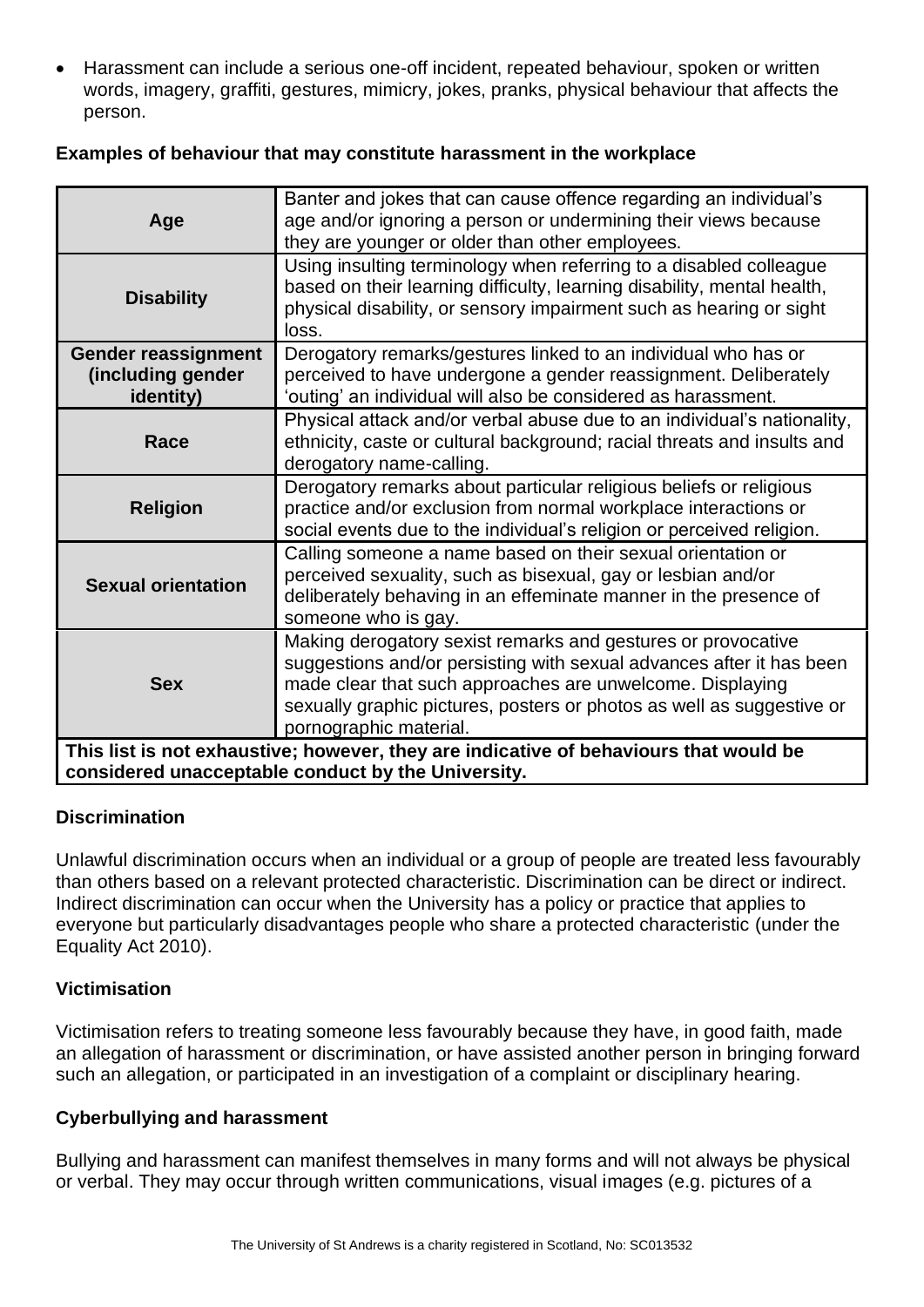sexual nature or embarrassing photographs of colleagues), email, phone and social networking websites. When constructing written communications to others, employees must always consider the content, language and appropriateness of such communications. If instances of what might be online harassment or bullying are reported they will be dealt with in the same way as if they had taken place in a face-to-face setting. Guidance on the appropriate use of social media can be found by selecting this link.

#### **Hate crime**

A crime which is extended beyond harassment motivated by malice or ill will towards a social group by disability, race (cultural background, ethnicity or nationality), religion or belief, sexual orientation, or transgender identity.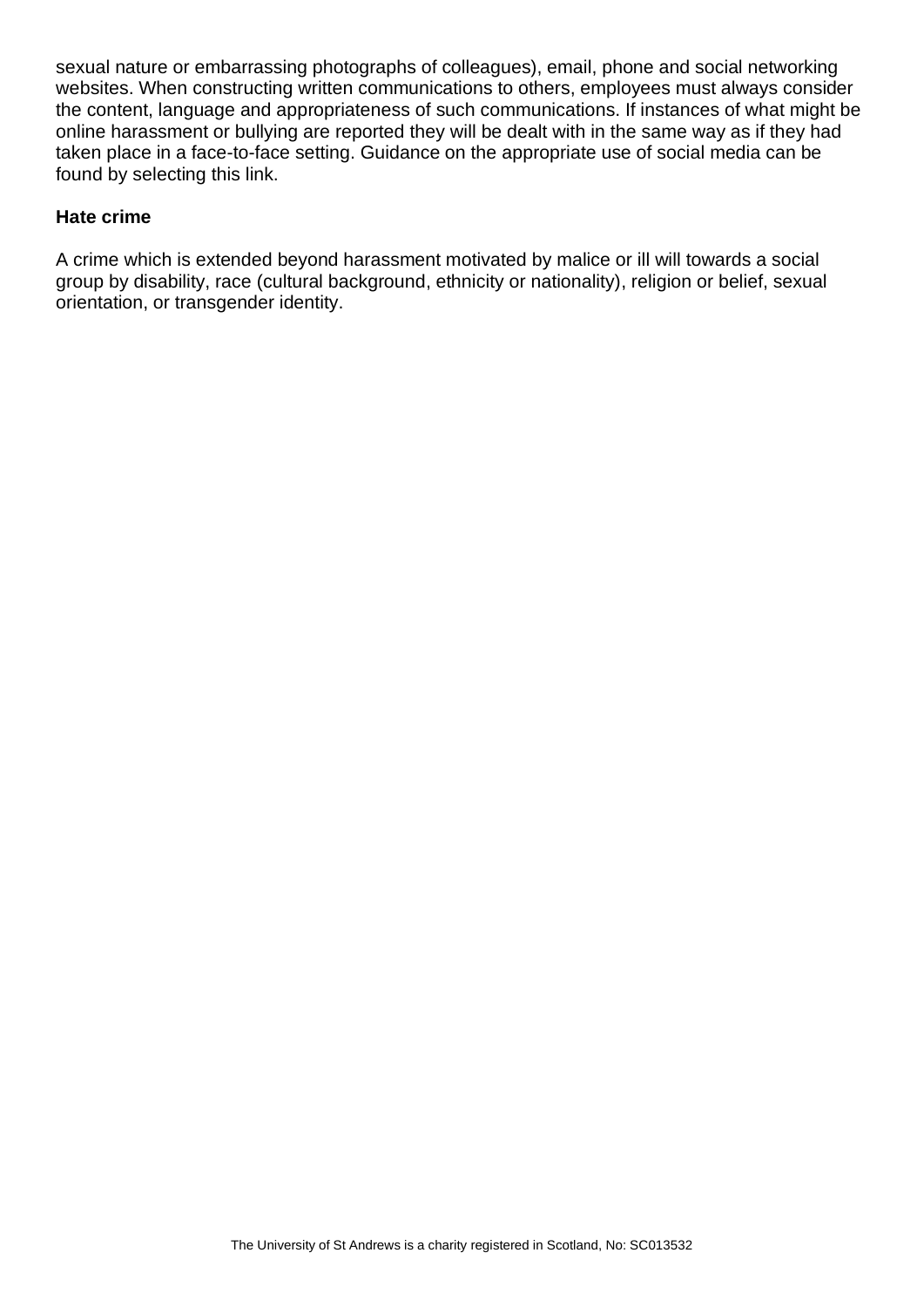# <span id="page-13-0"></span>**Appendix B: Support**

| <b>Name of Department</b>       | <b>Contact details</b>                            | <b>Service provided</b>                                                         |
|---------------------------------|---------------------------------------------------|---------------------------------------------------------------------------------|
| <b>Chaplaincy</b>               | https://www.st-                                   | Offers pastoral care and support for any                                        |
|                                 | andrews.ac.uk/chaplaincy/                         | employee, regardless of religion or                                             |
|                                 | chaplaincy@st-andrews.ac.uk                       | belief (including non-belief). This<br>includes sympathetic, confidential       |
|                                 |                                                   | listening and a safe place to talk to                                           |
|                                 | 01334 462866 or 462492                            | someone about any issues affecting                                              |
|                                 |                                                   | health and wellbeing.                                                           |
| <b>Equality Diversity &amp;</b> | https://www.st-                                   | Provides a confidential service of                                              |
| <b>Inclusion (EDI)</b>          | andrews.ac.uk/hr/edi/                             | advice to members of the University<br>community (staff, students, visitors) on |
|                                 | diversity@st-andrews.ac.uk                        | any aspect of EDI.                                                              |
|                                 |                                                   |                                                                                 |
|                                 | 01334 461649                                      | The Head of EDI is Sukhi Bains.                                                 |
| <b>Human Resources</b>          | https://www.st-                                   | Provides support to employees of                                                |
|                                 | andrews.ac.uk/hr/                                 | University of St Andrews.                                                       |
|                                 | humres@st-andrews.ac.uk                           | HR web and policy page                                                          |
|                                 | (general email enquiries)                         | <b>Dedicated HR Business Partner</b>                                            |
|                                 |                                                   | team for each School and Unit                                                   |
| <b>Mediation</b>                | 01334 463096                                      | The Mediation Service is a service for                                          |
|                                 | https://www.st-<br>andrews.ac.uk/hr/edi/mediation | all staff and students and members of                                           |
|                                 |                                                   | the public who are connected to the                                             |
|                                 |                                                   | University who want to resolve                                                  |
|                                 | https://www.st-<br>andrews.ac.uk/hr/edi/mediation | disagreement informally. The service is<br>also available for groups or teams   |
|                                 | /mediation/                                       | seeking a collaborative, inclusive                                              |
|                                 |                                                   | framework for problem solving issues.                                           |
|                                 | mediation@st-andrews.ac.uk                        |                                                                                 |
| <b>Occupational Health</b>      | https://www.st-<br>andrews.ac.uk/ehss/occupatio   | Employees can refer themselves to OH<br>for confidential health advice at any   |
|                                 | nalhealth/                                        | time.                                                                           |
|                                 |                                                   | One-to-one                                                                      |
|                                 | 01334 462750                                      | consultation/appointments                                                       |
|                                 | occhealth@st-andrews.ac.uk                        | Expert support and advice provided<br>$\bullet$<br>Recommended adjustments to   |
|                                 |                                                   | support the employee                                                            |
|                                 |                                                   | Partnership with external health<br>$\bullet$                                   |
|                                 |                                                   | practitioners i.e. counselling                                                  |
| <b>OSDS</b>                     | https://www.st-                                   | services and CBT.<br>Organisational and Staff Development                       |
|                                 | andrews.ac.uk/osds/                               | Services (OSDS), formerly part of                                               |
|                                 |                                                   | CAPOD, is the University's central                                              |
|                                 | 01334 467198                                      | provider of professional development                                            |
|                                 | Email: osds@st-andrews.ac.uk                      | for all University staff and is also<br>responsible for a wide range of         |
|                                 |                                                   | organisational development projects                                             |
|                                 |                                                   | and initiatives.                                                                |